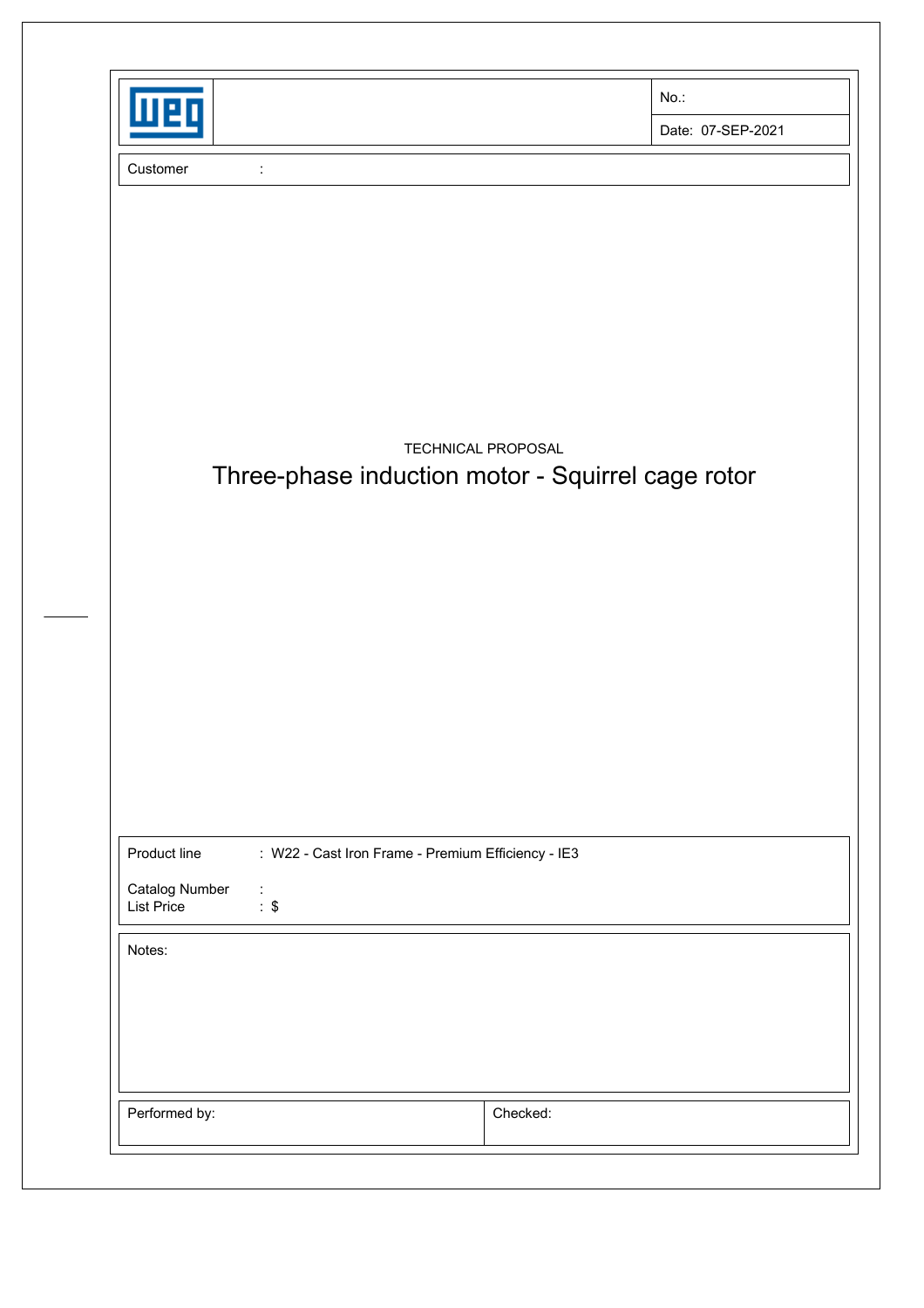

No.:

Date: 07-SEP-2021

## DATA SHEET

Three-phase induction motor - Squirrel cage rotor

Customer : the state of the state of the state of the state of the state of the state of the state of the state of the state of the state of the state of the state of the state of the state of the state of the state of the

Product line : W22 - Cast Iron Frame - Premium Efficiency - IE3

| Frame                        |         | : 250S/M                                                                                                   |      |              |                        |
|------------------------------|---------|------------------------------------------------------------------------------------------------------------|------|--------------|------------------------|
| Output                       |         | 55 kW                                                                                                      |      |              |                        |
| Frequency                    |         | 50 Hz                                                                                                      |      |              |                        |
| Poles                        |         | $\overline{4}$                                                                                             |      |              |                        |
| Full load speed              |         | : 1482 rpm                                                                                                 |      |              |                        |
|                              |         | $: 1.20 \%$                                                                                                |      |              |                        |
| Slip                         |         | : 400/690 V                                                                                                |      |              |                        |
| Voltage                      |         |                                                                                                            |      |              |                        |
| Rated current                |         | : 98.7/57.2 A                                                                                              |      |              |                        |
| Locked rotor current         |         | :760/441A                                                                                                  |      |              |                        |
| Locked rotor current (II/In) |         | : 7.7                                                                                                      |      |              |                        |
| No-load current              |         | : 39.0/22.6 A                                                                                              |      |              |                        |
| Full load torque             |         | 355 Nm                                                                                                     |      |              |                        |
| Locked rotor torque          |         | 270 %                                                                                                      |      |              |                        |
| Breakdown torque             |         | $: 300 \%$                                                                                                 |      |              |                        |
| Design                       |         | $---$                                                                                                      |      |              |                        |
| Insulation class             |         | : F                                                                                                        |      |              |                        |
| Temperature rise             |         | : 80 K                                                                                                     |      |              |                        |
| Locked rotor time            |         | $: 16s$ (hot)                                                                                              |      |              |                        |
| Service factor               |         | : 1.00                                                                                                     |      |              |                        |
| Duty cycle                   |         | : S1                                                                                                       |      |              |                        |
| Ambient temperature          |         | $-20^{\circ}$ C - $+40^{\circ}$ C                                                                          |      |              |                        |
| Altitude                     |         | 1000 m                                                                                                     |      |              |                        |
| Degree of Protection         |         | : IP55                                                                                                     |      |              |                        |
| Approximate weight           |         | : 500 kg                                                                                                   |      |              |                        |
| Moment of inertia            |         | : $1.0498$ kgm <sup>2</sup>                                                                                |      |              |                        |
| Noise level                  |         | 64 dB(A)                                                                                                   |      |              |                        |
|                              | D.E.    | N.D.E.                                                                                                     | Load | Power factor |                        |
|                              | 6314 C3 | 6314 C3                                                                                                    |      | 0.85         | Efficiency (%)<br>94.6 |
| <b>Bearings</b>              | 14000 h | 14000 h                                                                                                    | 100% | 0.80         | 94.6                   |
| Regreasing interval          |         |                                                                                                            | 75%  |              |                        |
| Grease amount                | 27 g    | 27 <sub>g</sub>                                                                                            | 50%  | 0.69         | 94.3                   |
| Notes:                       |         |                                                                                                            |      |              |                        |
|                              |         |                                                                                                            |      |              |                        |
|                              |         |                                                                                                            |      |              |                        |
|                              |         |                                                                                                            |      |              |                        |
|                              |         |                                                                                                            |      |              |                        |
|                              |         |                                                                                                            |      |              |                        |
|                              |         |                                                                                                            |      |              |                        |
|                              |         |                                                                                                            |      |              |                        |
|                              |         |                                                                                                            |      |              |                        |
|                              |         |                                                                                                            |      |              |                        |
|                              |         | Efficiencies according to the indirect method of IEC 60034-2-1:2007 with stray load losses determined from |      |              |                        |
| measurement.                 |         |                                                                                                            |      |              |                        |
|                              |         |                                                                                                            |      |              |                        |
|                              |         |                                                                                                            |      |              |                        |

Performed by **Checked**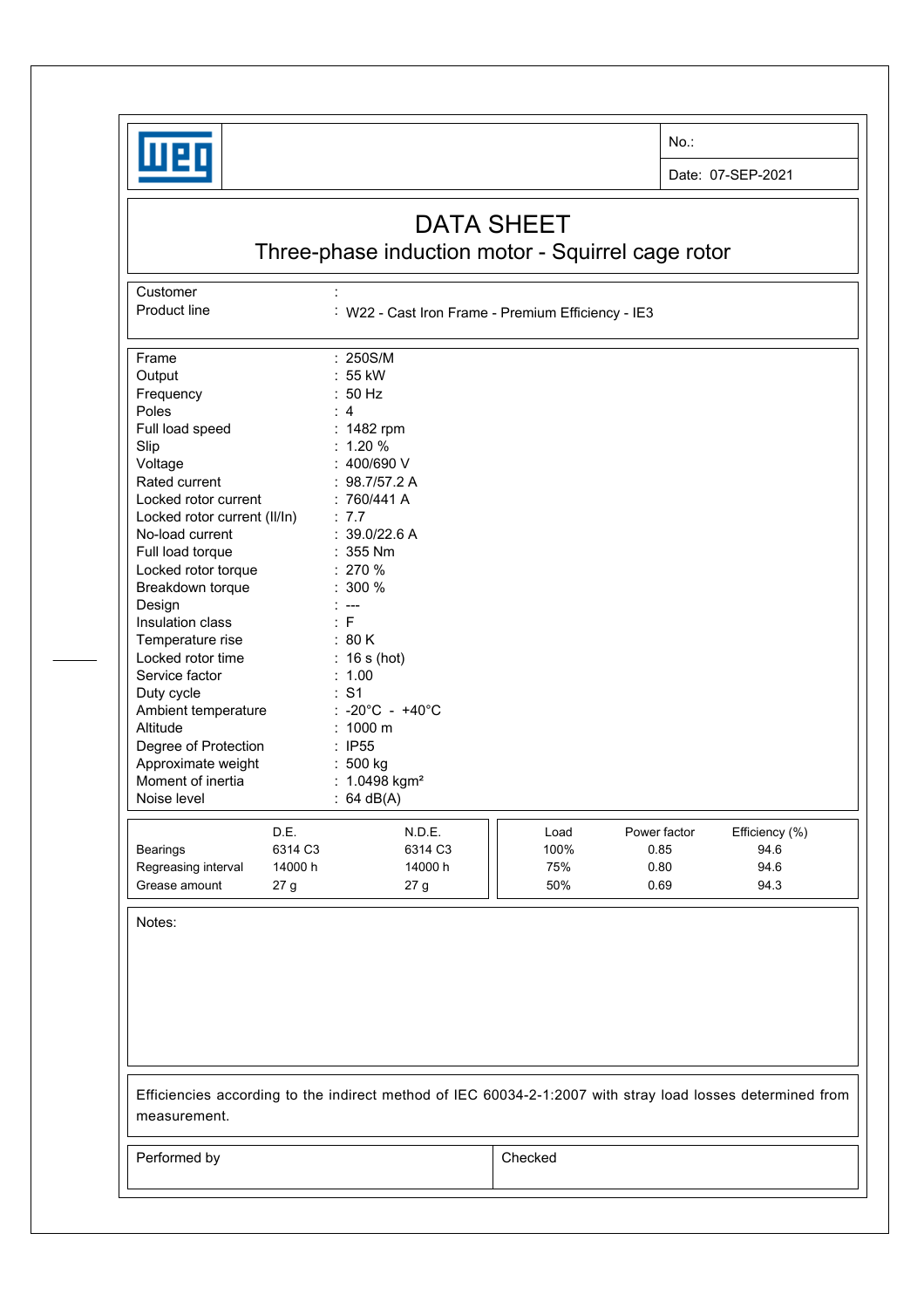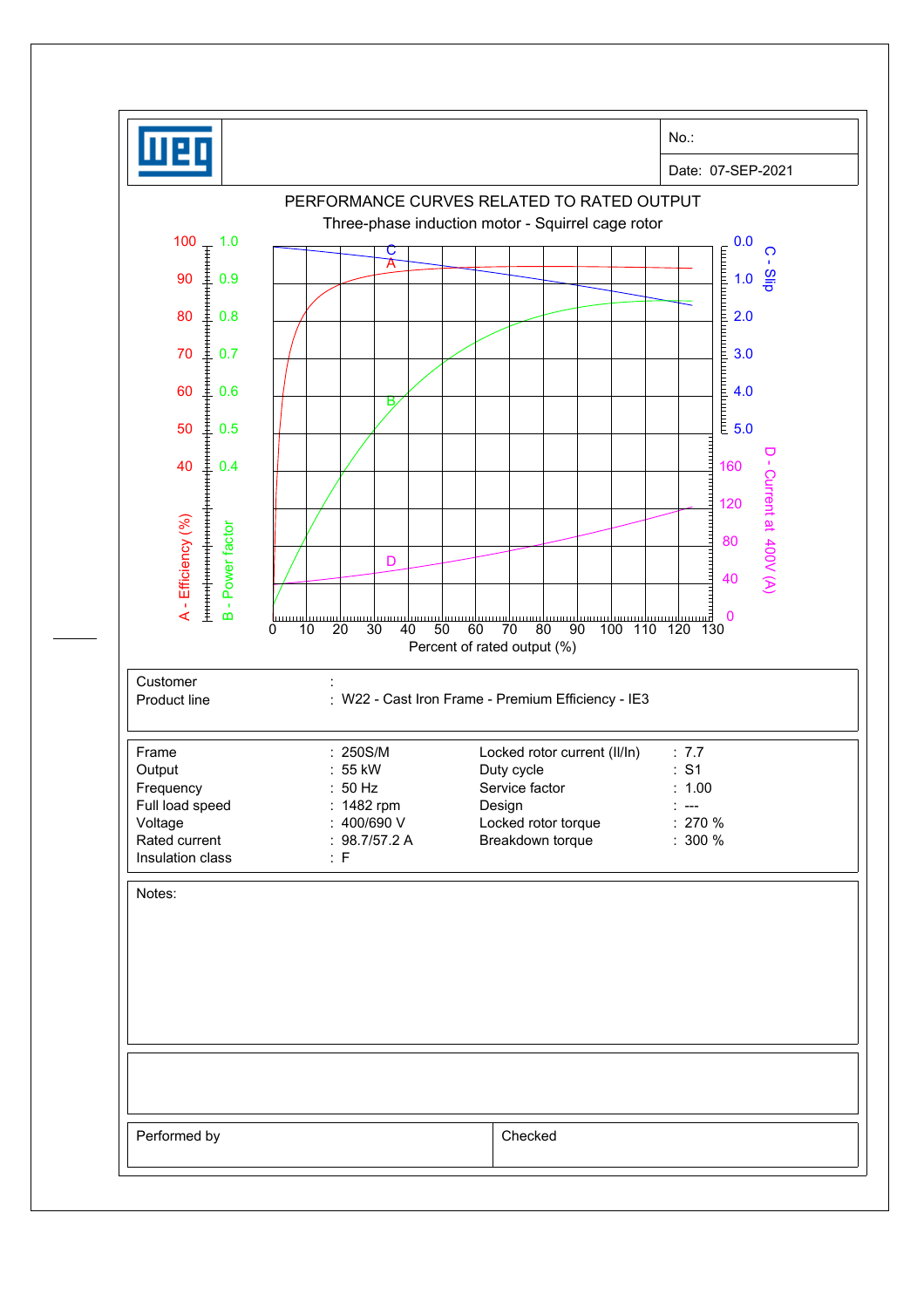|                                                  |                             | $No.$ :                                                                               |
|--------------------------------------------------|-----------------------------|---------------------------------------------------------------------------------------|
|                                                  |                             | Date: 07-SEP-2021                                                                     |
|                                                  |                             | CHARACTERISTIC CURVES RELATED TO SPEED                                                |
| 5.0                                              |                             | Three-phase induction motor - Squirrel cage rotor<br>10.0                             |
|                                                  |                             | $\overline{\mathbf{u}}$<br>$\mathbf{I}$                                               |
| 4.5                                              |                             | 9.0                                                                                   |
| 4.0                                              | в                           | 8.0                                                                                   |
| 3.5                                              |                             | 7.0                                                                                   |
| 3.0                                              |                             | 6.0                                                                                   |
| 2.5                                              |                             | 5.0                                                                                   |
|                                                  |                             |                                                                                       |
| 2.0                                              |                             | Current related to rated current (I/In)<br>4.0                                        |
| 1.5                                              |                             | 3.0                                                                                   |
| A - Torque related to rated torque (C/Cn)<br>1.0 |                             | <b>THE REAL</b><br>2.0                                                                |
| 0.5                                              |                             | 1.0                                                                                   |
| 0.0                                              |                             | 0.0                                                                                   |
|                                                  | سسسا<br>20<br>30<br>0<br>10 | mmun 2<br>40<br>50<br>60<br>70<br>80<br>90<br>100<br>Speed related to rated speed (%) |
| Customer                                         |                             |                                                                                       |
| Product line                                     |                             | : W22 - Cast Iron Frame - Premium Efficiency - IE3                                    |
|                                                  |                             |                                                                                       |
| Frame<br>Output                                  | : 250S/M<br>: 55 kW         | Locked rotor current (II/In)<br>: 7.7<br>: S1<br>Duty cycle                           |
| Frequency<br>Full load speed                     | : 50 Hz<br>: 1482 rpm       | Service factor<br>: 1.00<br>Design<br>$\overline{\phantom{a}}$                        |
| Voltage                                          | : $400/690V$                | Locked rotor torque<br>$: 270 \%$                                                     |
| Rated current                                    | : $98.7/57.2 A$<br>: F      | Breakdown torque<br>$: 300 \%$                                                        |
| Insulation class                                 |                             |                                                                                       |
|                                                  |                             |                                                                                       |
| Notes:                                           |                             |                                                                                       |
|                                                  |                             |                                                                                       |
|                                                  |                             |                                                                                       |
|                                                  |                             |                                                                                       |
|                                                  |                             |                                                                                       |
|                                                  |                             |                                                                                       |
|                                                  |                             |                                                                                       |